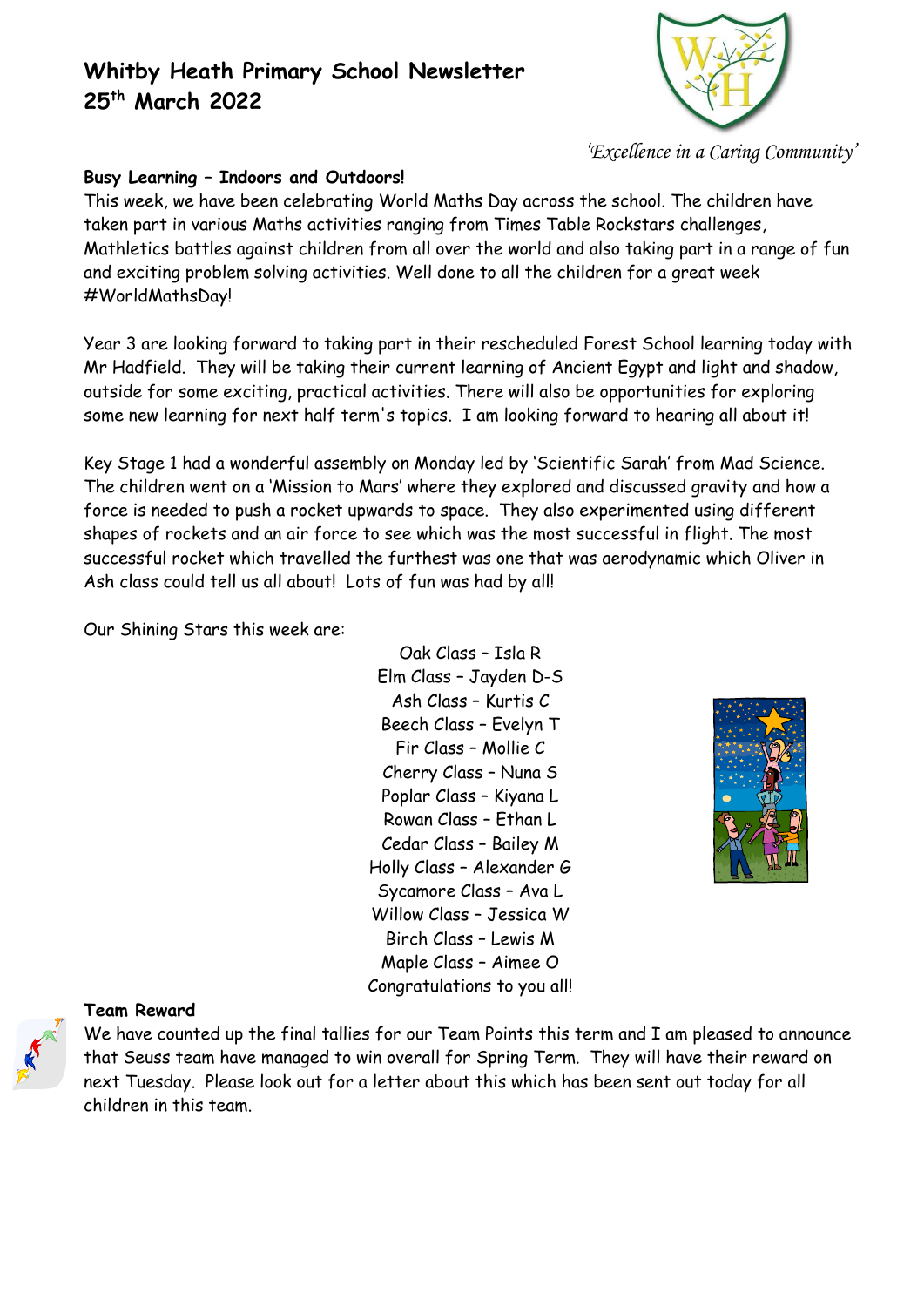

*'Excellence in a Caring Community'*

### **World Downs Day Fundraiser – thank you**

Thank you to all of the families who contributed to our recent fundraiser for Downs Syndrome UK led by one of our Year 6 pupils and our School Ambassadors. This event raised £226.82 for this charity. Thank you for your support with this.

### **Summer Term Clubs**

We have sent out information about the clubs on offer for next term this week – please note, school led clubs forms need to be returned to school by next Monday, 28<sup>th</sup> March.

### **Science Photograph Competition**

Well done to everyone who took part in this competition, your photographs on the theme of 'Growth' linking to our Science week in school last week were wonderful!

A special congratulations to the two prize winners who were awarded their prizes in Celebration Assembly today:

Marlie C (Y4) won an electricity/magnetism kit to enable her to do lots of investing at home. She created a very inventive pic collage showing the stages of growth of a balloon as it is blown up and what happens to a drawing of a face when it expands

Joseph S (Y1) won a telescope after he photographed the growth of his toy dinosaurs from smallest to largest and sent a voice note via Seesaw explaining how he decided to order them.

### **FOWH**

Congratulations to all of the children who took part in the Friends of Whitby Heath Challenge 2022 fundraiser recently. We were wowed by the range of challenges you all took part in! Everyone who took part has been presented with a certificate in our Celebration Assembly today.

The joint winners who raised the most money with their joint challenge were Frankee and Lois S who between them read 22 books in 5 days and walked 22,000 steps in one day – amazing! They received a book token to share as their joint prize.

Congratulations to Cedar class who raised the most money from their challenges overall – this class has been awarded with a book token for their class to use on books for them to enjoy together.

Thank you to everyone for taking part and supporting this fundraising event.

### **Parent Forum**

Our Parent Forum frequently asked questions video for all parents and carers is now available to view via our website at: <http://www.whitbyheath.cheshire.sch.uk/page/parent-forum/58168> One of the updates we have included in this video is regarding drop off and collection timings from after the Easter holidays. I have outlined the key points regarding this in the summary below:

As we all get used to the adjustment of 'living with COVID19' we are keen to adjust some of the arrangements in school to reflect this new way of life whilst maintaining the capacity to quickly and effectively implement our Outbreak Management Plan as and when required.

As part of this review, we plan to change arrangements for drop off and pick up times for all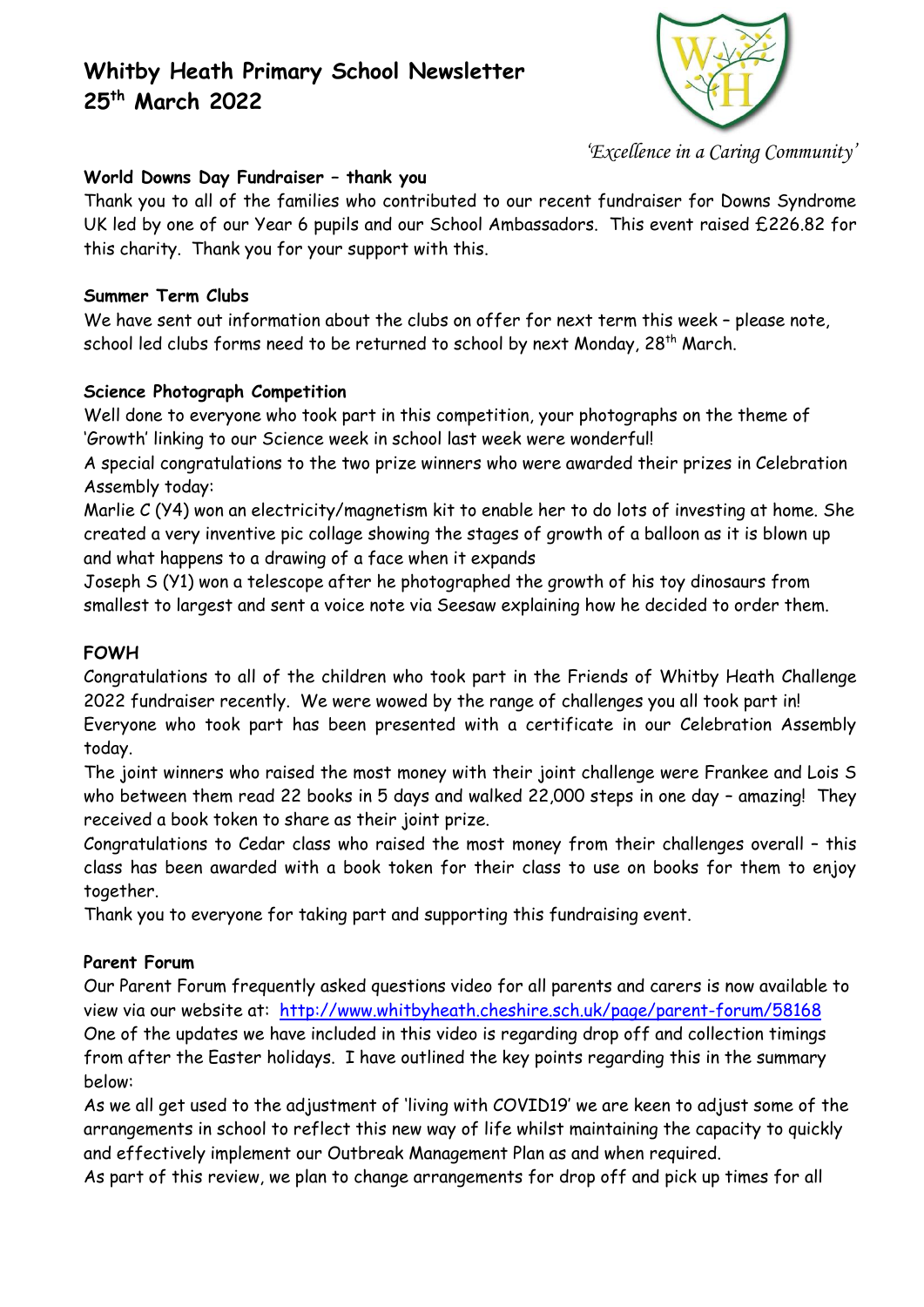

*'Excellence in a Caring Community'*

classes from summer term onwards so that parents/carers and children do not have to wait for staggered drop off/collection times where they have more than one child in school.

**Therefore, from after the Easter holidays, drop off for all classes will be between 8.45am and 9am and collection time will be from 3pm for all classes.**

**Drop off and collection will remain in the same locations for all classes i.e. EYFS via their class gates for Oak and Elm classes, Year 1 classes via the car park entrance from Clydesdale and Year 2 to Year 6 classes inclusive, via the main playground.**

**Where parents and carers are collecting children from more than one gate, we ask that parents/carers collect their youngest child/ren first before collecting from older classes, class teachers will remain with children until they are collected.**

**In the interests of safety and to ensure staff can safely dismiss all children, we ask that parents and carers maintain their distance from class lines for dismissal and wait for their child to be handed over from their class teacher as we currently do.**

Our staff team will supervise their classes from 8.45am at drop off, once your child joins their class line. We ask that parents/carers only approach staff at these times if there is an urgent message to pass on. In all other cases, please continue to contact class teachers via class emails or via the school office and staff will contact parents back directly. We will continue to have myself, Mrs Williams, Learning Mentors and other members of the staff team on duty at both drop off and collection times so we are available for parents/carers to speak to at these times. Please note, children are not to access the field or play equipment at any time before or after school, thank you for your support with this.

### **Finally**

The ongoing war and crisis in Ukraine is a painful and upsetting reminder that our children continue to need to be supported to make sense of the world around them in a supportive and beneficial manner. With this in mind, we will working with all classes on a special project next week to enable each child to create a notebook cover design as a gift for child refugees entering our country.

These special notebooks will then be passed on to a charity working with refugee families to share a heartfelt welcome to the children of these families from our pupils; as a personal welcome from child to child. We are sure this special project will be really valuable for both our children in school and the children who go on to receive these notebooks.

*R Jewitt*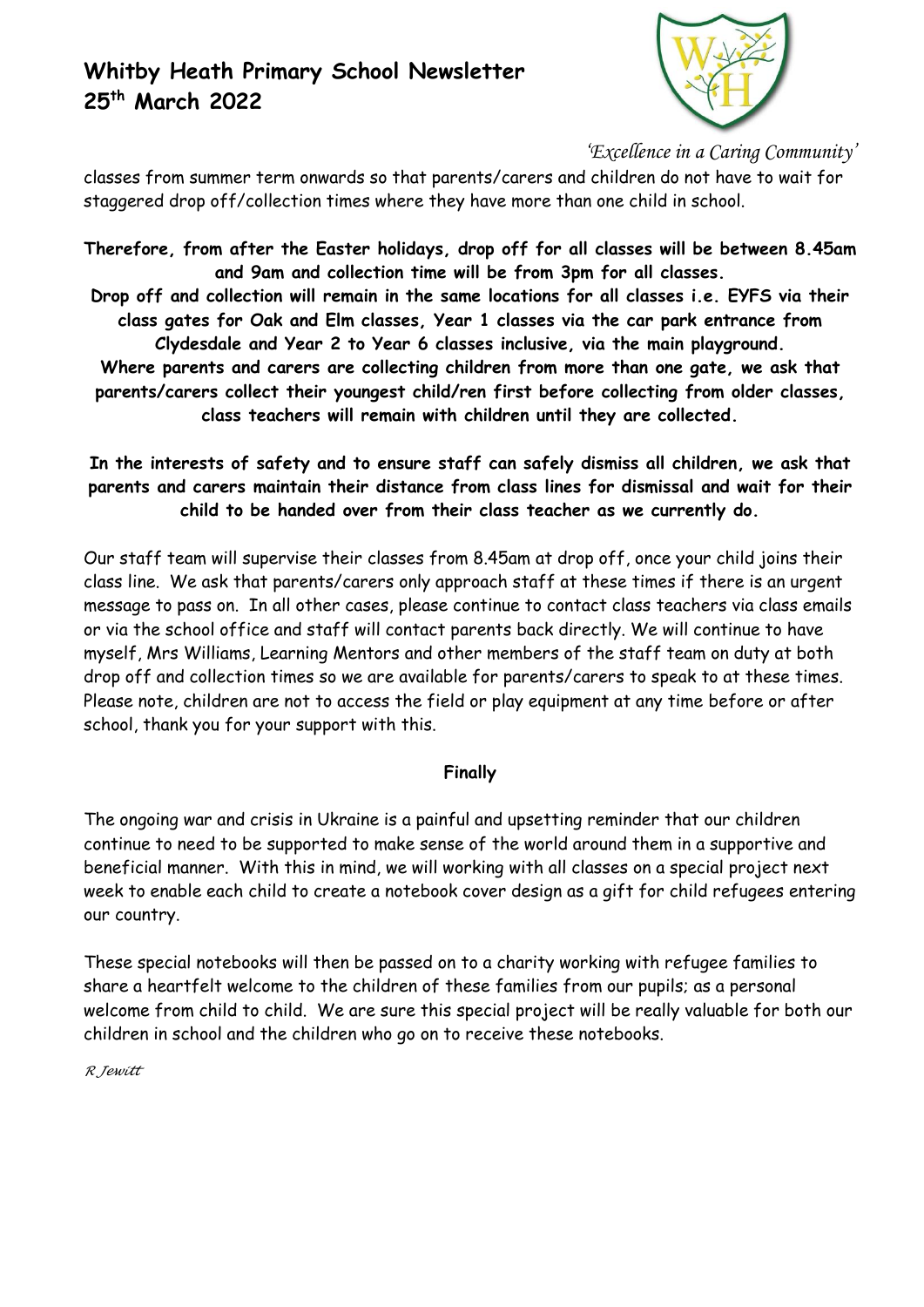

*'Excellence in a Caring Community'*

# 'Moving Forward Together With Hope'

As we adjust to the new phase of 'living with' the COVID-19 virus, and our priority is to support the delivery of resilient face-to-face teaching.

As teachers and parents we should still be alert to the three core COVID-19 symptoms so we can make the best choices for our schools and families.

## **COVID-19 symptoms and what to do if your child has them**

The main symptoms of COVID-19 are the recent onset of:

- $\checkmark$  a new continuous cough and/or
- $\checkmark$  high temperature and/or
- $\checkmark$  a loss of, or change in, normal sense of taste or smell (anosmia)

If your child develops any of these symptoms, then arrangements should be made for them to take a **PCR test as soon as possible**. Your child should stay at home and avoid contact with others while awaiting the PCR test result. Please note that we are also advising schools to send home students if they believe they have one or more symptoms requiring a PCR test.

Testing for pupils with symptoms can be arranged by calling 119 or via the NHS website: [www.nhs.uk/coronavirus.](http://www.nhs.uk/coronavirus) Please keep your child's school informed of the results of any tests.

So long as their PCR test result is negative, your child/children can continue to attend school as usual, if they have no symptoms.

If any test results are positive, your child/children should stay at home and avoid contact with other people. Please see the diagram below for further information on safely returning to their normal routine.



### **What to do if your child is generally unwell**

If your child is unwell with general symptoms such as a sore throat, runny nose, and/or headache/muscles aches, they should not attend school to avoid spreading infection within the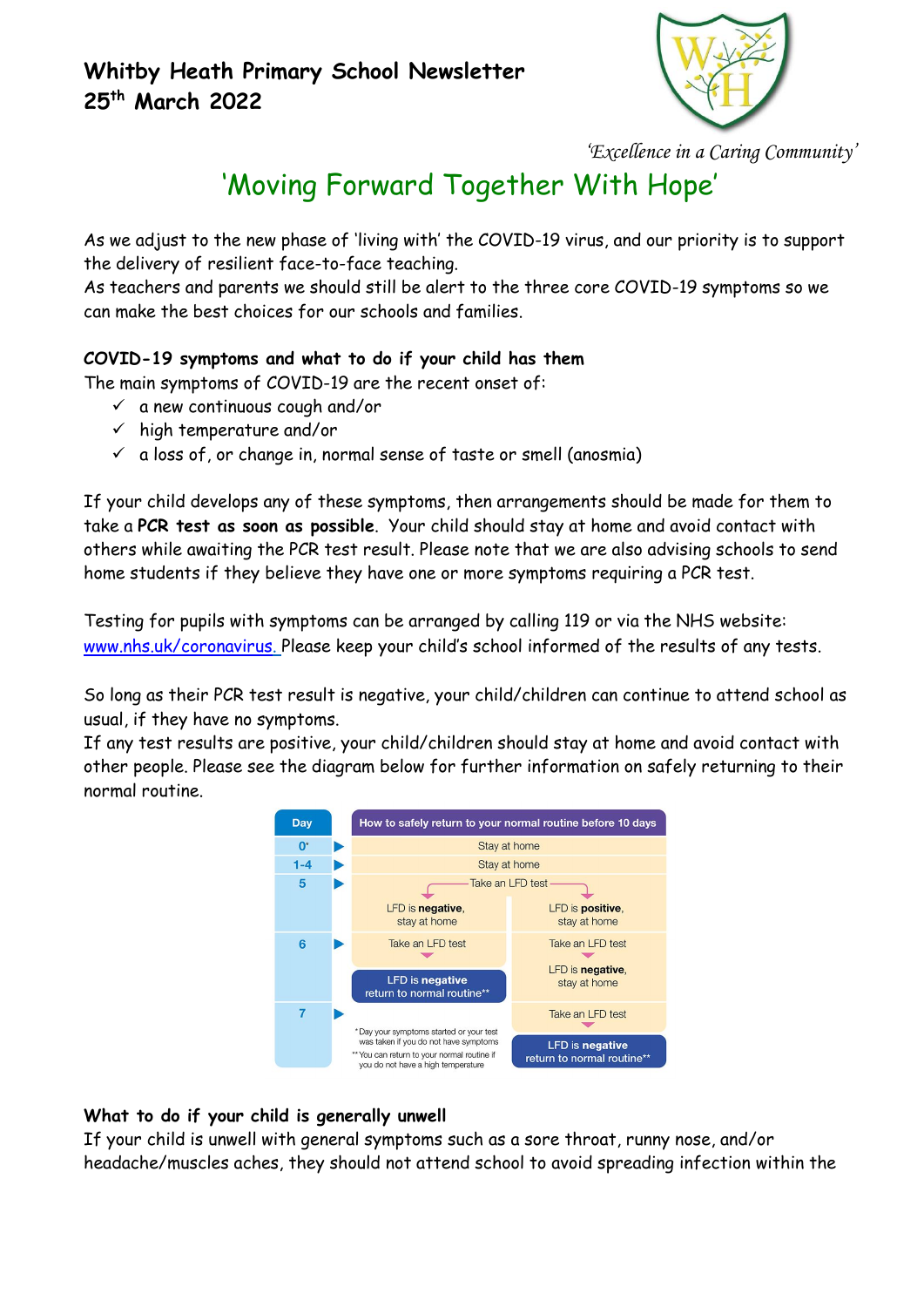

*'Excellence in a Caring Community'*

school. Schools will send students home if they believe they present a risk of infection to other students.

## **Pupils who are in the same household as a symptomatic or positive case (e.g. siblings)**

If an individual in a household tests positive or has symptoms, any children and young people in that household who attend school or college should:

- Attend their education or childcare setting as normal
- Minimise contact with the person who has COVID-19 at home
- Avoid contact with anyone you know who is at higher risk of becoming severely unwell if they are infected with COVID-19, especially those with a severely weakened immune system.
- Pay close attention to the main symptoms of COVID-19. If they develop any of these symptoms, seek a PCR test. They are advised to stay at home and avoid contact with other people while waiting for the test result.

## **Changes in line with government 'Living with COVID-19' plan**

- No-one is legally required to self-isolate if they test positive for COVID-19. They are advised to stay at home and avoid contact with other people.
- Regular asymptomatic LFD testing is no longer recommended.
- Unvaccinated individuals are not legally required to self-isolate following contact with someone who has tested positive for COVID-19.
- Individuals can still take an LFD test from day 5 after symptoms started (or the day you had the test if you do not have symptoms) and 24 hours after that. If these tests are both negative, individuals can return to their normal routine before 10 days.
- Contact tracing conducted by NHS Test and Trace has been discontinued.

## **Current DfE Guidance regarding COVID19 vaccinations for 5-11 year olds**

Children aged 5 to 11 years who are in a clinical risk group or who live with someone who is immunosuppressed can get the COVID-19 vaccine, in line with advice set out by the Joint Committee on Vaccination and Immunisation (JCVI).

Eligible children include those with diabetes, immunosuppression, learning disabilities, and other conditions as outlined by the UK Health Security Agency (UKHSA). Further information is available in the guide for parents of children aged 5 to 11 years published by UKHSA, which can be found by visiting:

[https://www.gov.uk/government/publications/covid-19-vaccination-resources-for-children-aged-5-to-11-years/a](https://www.gov.uk/government/publications/covid-19-vaccination-resources-for-children-aged-5-to-11-years/a-guide-for-parents-of-children-aged-5-to-11-years-of-age-at-high-risk?utm_source=8%20March%202022%20C19&utm_medium=Daily%20Email%20C19&utm_campaign=DfE%20C19)[guide-for-parents-of-children-aged-5-to-11-years-of-age-at-high-](https://www.gov.uk/government/publications/covid-19-vaccination-resources-for-children-aged-5-to-11-years/a-guide-for-parents-of-children-aged-5-to-11-years-of-age-at-high-risk?utm_source=8%20March%202022%20C19&utm_medium=Daily%20Email%20C19&utm_campaign=DfE%20C19)

[risk?utm\\_source=8%20March%202022%20C19&utm\\_medium=Daily%20Email%20C19&utm\\_campaign=DfE%20C19](https://www.gov.uk/government/publications/covid-19-vaccination-resources-for-children-aged-5-to-11-years/a-guide-for-parents-of-children-aged-5-to-11-years-of-age-at-high-risk?utm_source=8%20March%202022%20C19&utm_medium=Daily%20Email%20C19&utm_campaign=DfE%20C19)

The DfE have also published some frequently asked questions on the vaccination programme including information on eligibility, accessibility and advice for parents of children at high risk from COVID-19. This information can be found at: